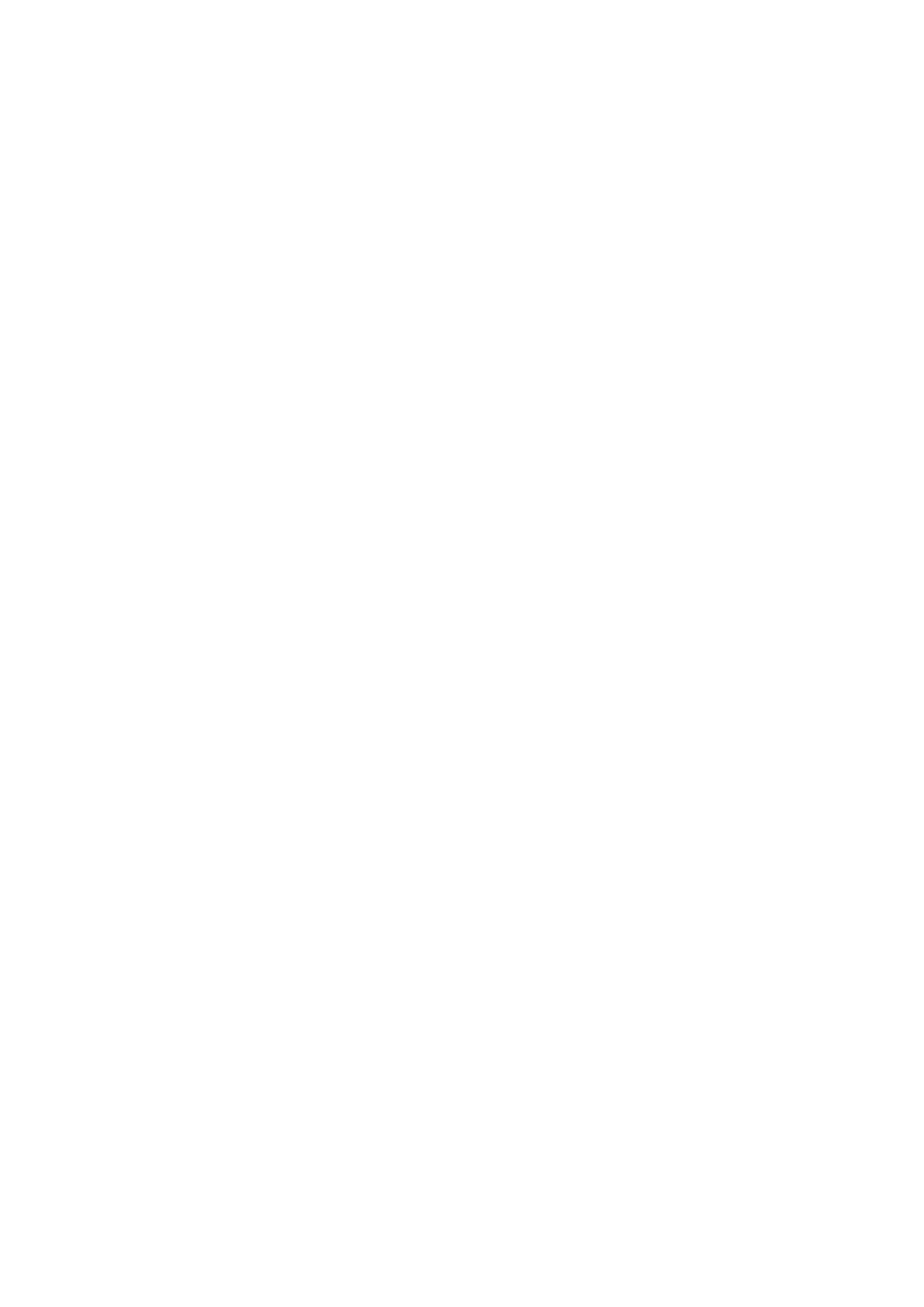#### **Introduction to the fishery**

1. This report describes the exploratory longline fishery for Antarctic toothfish (*Dissostichus mawsoni*) in Division 58.4.2. This fishery was first agreed by the Commission in 2000 and started as a trawl fishery for spiny icefish (*Chaenodraco wilsoni*), striped-eye rockcod (*Lepidonotothen kempi*), Antarctic rockcod (*Trematomus eulepidotus*) and Antarctic silverfish (*Pleuragramma antarctica*) (Conservation Measure (CM) 186/XVIII). In 2001 and 2002, the exploratory trawl fishery was also permitted in association with a new fishery for grenadier (*Macrourus* spp.). In 2003, the fishery for *Dissostichus* spp. in Division 58.4.2 changed to an exploratory longline fishery and since 2004 has targeted primarily *D. mawsoni*. Prior to 2017, this fishery was an exploratory fishery for *Dissostichus* spp., however, in order to better align the target species with the assessment process the target species was specified as *D. mawsoni*, with any Patagonian toothfish (*D. eleginoides*) caught counting towards the catch limit for *D. mawsoni.*

2. The current limits on the exploratory fishery for *D. mawsoni* in Division 58.4.2 are described in CM 41-05. From 2009 to 2013, the precautionary catch limit for *Dissostichus* spp. was set at 70 tonnes. In 2014, it was reduced to 35 tonnes and this catch limit was retained in 2015 and applied to a single research block in small-scale research unit (SSRU) 5842E (see Figure 1).



Figure 1: Location of the research block in Division 58.4.2.

3. In 2017, the fishery was limited to a total of five vessels, one each from Australia, France, Japan, the Republic of Korea and from Spain using longlines only. Fishing was undertaken by France and Korea in the division in 2017.

4. For 2018, Australia, France, Japan and Korea have notified their intention to participate in the exploratory fishery for *Dissostichus* spp. in Division 58.4.2.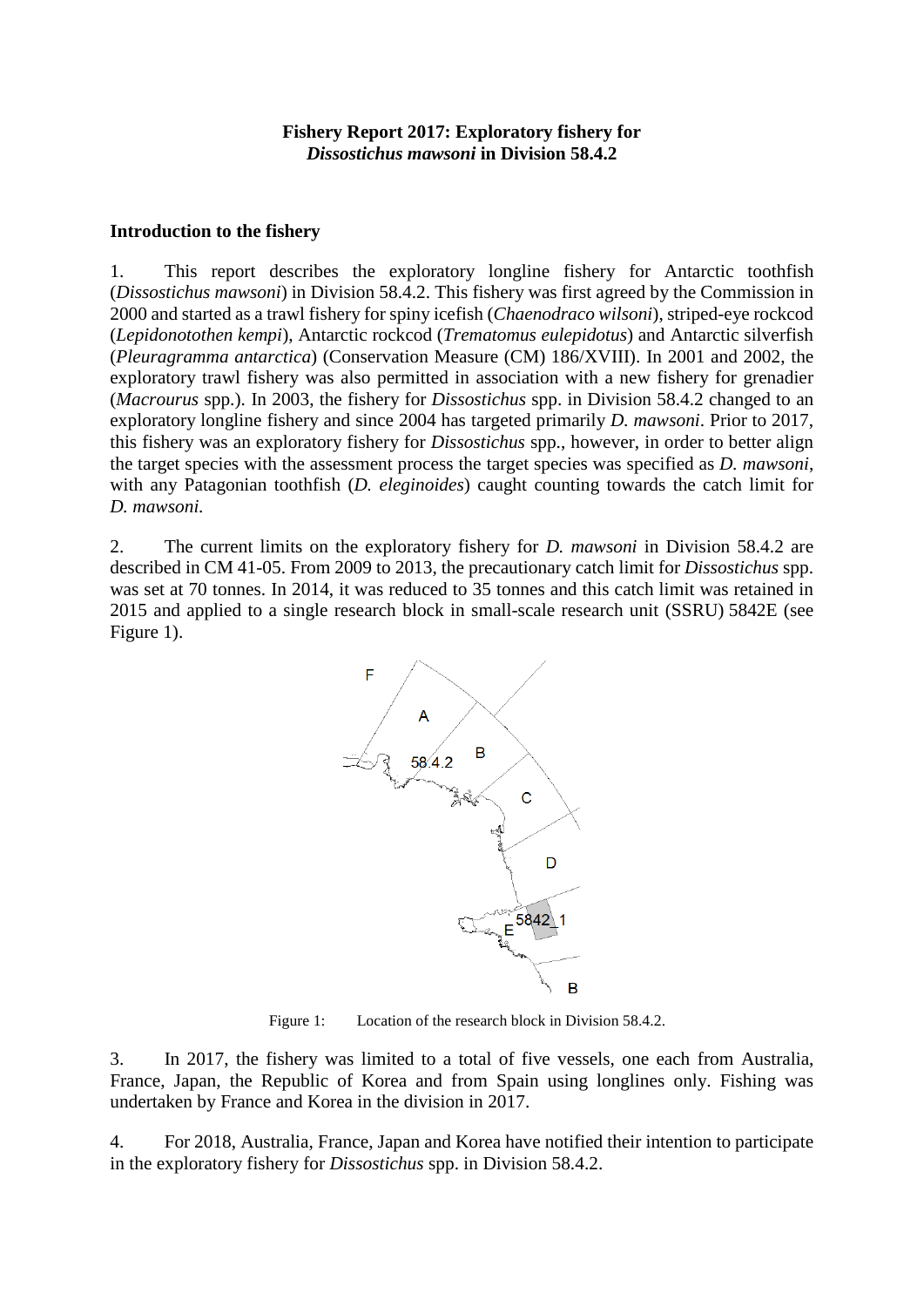#### **Reported catch**

5. Reported catches of *Dissostichus* spp. since 2004 are presented in Table 1. The catches reported in Division 58.4.2 include catch data from particular vessels that CCAMLR has agreed should be quarantined as there is no confidence in the amount and/or the location of those catches (SC-CAMLR-XXXIII, paragraph 3.68). Those years that include quarantined data are indicated with a superscript q and vessel-specific details are provided in the footnote to Table 1. All ancillary data associated with these vessels (e.g. by-catch, tagging, observer data) is also quarantined and is not included in the data presented in this report. In 2010 and 2011, the quarantined catch represented 100% of the reported catch in this division.

Table 1: Catch history for *Dissostichus* spp. in Division 58.4.2. (Source: STATLANT data for past seasons and catch and effort reports for the current season, past reports for IUU catch.)

| Season | Catch limit | Reported catch (tonnes) | Estimated      |              |                              |  |
|--------|-------------|-------------------------|----------------|--------------|------------------------------|--|
|        | (tonnes)    | D. mawsoni              | D. eleginoides | Total        | <b>IUU</b> catch<br>(tonnes) |  |
| 2004   | 500         | 20                      | 0              | 20           | 197                          |  |
| 2005   | 780         | 125                     |                | 126          | 86                           |  |
| 2006   | 780         | 163                     |                | 164          | 192                          |  |
| 2007   | 780         | 124                     |                | 124          | 288                          |  |
| 2008   | 780         | 216                     | 0              | 217          | $\theta$                     |  |
| 2009   | 70          | 199                     | 0              | 19           | 176                          |  |
| 2010   | 70          | O <sup>q</sup>          | 0              |              | 432                          |  |
| 2011   | 70          | O <sup>q</sup>          |                |              | $\ast$                       |  |
| 2012   | 70          | 54                      |                | 54           | $\ast$                       |  |
| 2013   | 70          | 4                       |                | 4            | *                            |  |
| 2014   | 35          | 0                       |                | 0            | $\ast$                       |  |
| 2015   | 35          | 11                      |                | 11           | $\ast$                       |  |
| 2016   | 35          | 0                       |                | $\mathbf{0}$ | $\ast$                       |  |
| 2017   | 35          | 35                      | 0              | 35           | *                            |  |
|        |             |                         |                |              |                              |  |

<sup>q</sup> Some catch data in these years is now quarantined, the following catch is not included in the reported catch table above:

2009 – vessel *In Sung No. 22*, 47 tonnes *D. mawsoni*

2010 – vessel *In Sung No. 2*, 93 tonnes *D. mawsoni*

2011 – vessel *In Sung No. 7*, 136 tonnes *D. mawsoni*.

\* Not estimated.

#### **Illegal, unreported and unregulated (IUU) fishing**

6. Two illegal, unreported and unregulated (IUU)-listed vessels were detected in Division 58.4.2 in 2006 and 2007. One IUU-listed fishing vessel was sighted in 2009 and two IUU-listed vessels were sighted in 2010. IUU fishing activities were not detected again until 2015. However, IUU fishing activities may still have occurred in the region between 2010 and 2014, but may not have been detected. However, since 2011, following the recognition of methodological issues in its assessment, no estimates of the IUU catch of *Dissostichus* spp. have been provided (SC-CAMLR-XXIX, paragraph 6.5).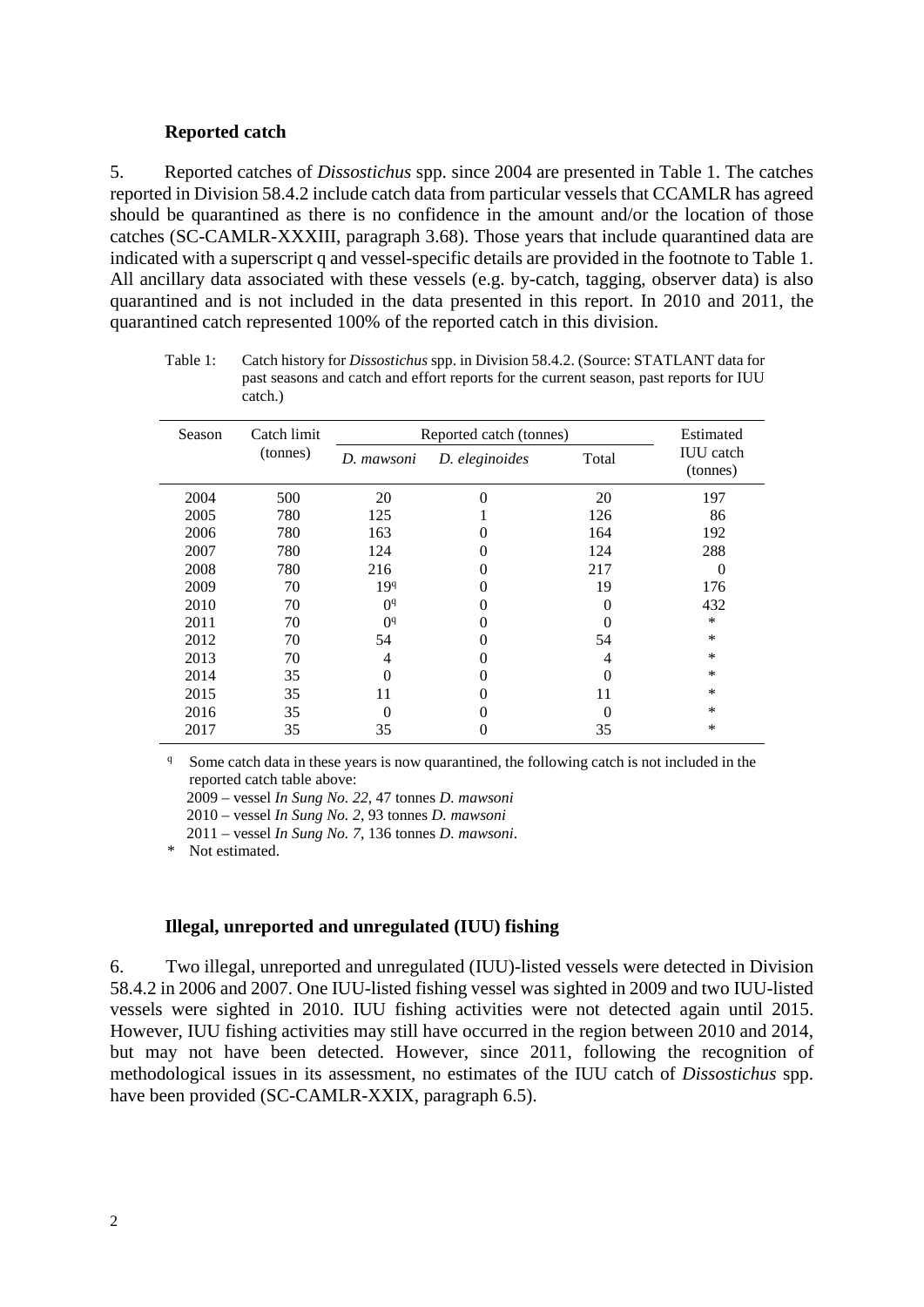## **Data collection**

7. Catch limits for CCAMLR's fisheries for *D. mawsoni* and Patagonian toothfish (*D. eleginoides*) for the 'assessed' fisheries in Subareas 48.3, 88.1 and 88.2 and Division 58.5.2 are set using fully integrated assessments; more basic approaches are used for the 'data-poor' fisheries (in Subarea 48.6 and in Area 58 outside the exclusive economic zones (EEZs)). The management of these data-poor fisheries has been a major focus of attention in CCAMLR in recent years after the acknowledgement that commercial fishing by itself had resulted in too few data to develop a full assessment of the targeted stocks in these areas. CCAMLR has developed a framework for designing and undertaking research fishing designed to lead to an assessment of these toothfish stocks in the short to medium term, established under the provisions of CM 41-01. This research planning framework has three phases: prospecting phase, biomass estimation phase and assessment development phase, with a set of decisions and review for the progression between stages.

8. In order to obtain the data necessary for a stock assessment, catch limits for research fishing by commercial vessels are set at a level intended to provide sufficient information (including sufficient recaptures of tagged fish) to achieve a stock assessment within a time period of 3 to 5 years. These catch limits are also set so that they provide reasonable certainty that exploitation rates at the scale of the stock or research unit will not negatively impact the stock. Appropriate exploitation rates are based on estimates from areas with assessed fisheries and are not more than 3–4% of the estimated stock size.

9. In 2014, one research block was designated in Division 58.4.2 and catch limits applied (Figure 1). This research block was designed to ensure that research fishing occurred in the area with the highest probability of recapturing tagged fish; fishing in this division, other than the depletion experiment conducted by Spain, is restricted to the research block only (see Appendix 1).

# **Biological data**

10. The collection of biological data under CM 23-05 is conducted as part of the CCAMLR Scheme of International Scientific Observation. In exploratory longline fisheries targeting *D. mawsoni* and *D. eleginoides*, biological data collection includes representative samples of length, weight, sex and maturity stage, as well as collection of otoliths for age determination of the target and most frequently taken by-catch species.

# **Length distributions of catches**

11. The length-frequency distributions of *D. mawsoni* caught in this fishery from 2008 to 2017 are shown in Figure 2. These length-frequency distributions are unweighted (i.e. they have not been adjusted for factors such as the size of the catches from which they were collected). The interannual variability exhibited in the figure may reflect differences in the fished population but is also likely to reflect changes in the gear used, the number of vessels in the fishery and the spatial and temporal distribution of fishing.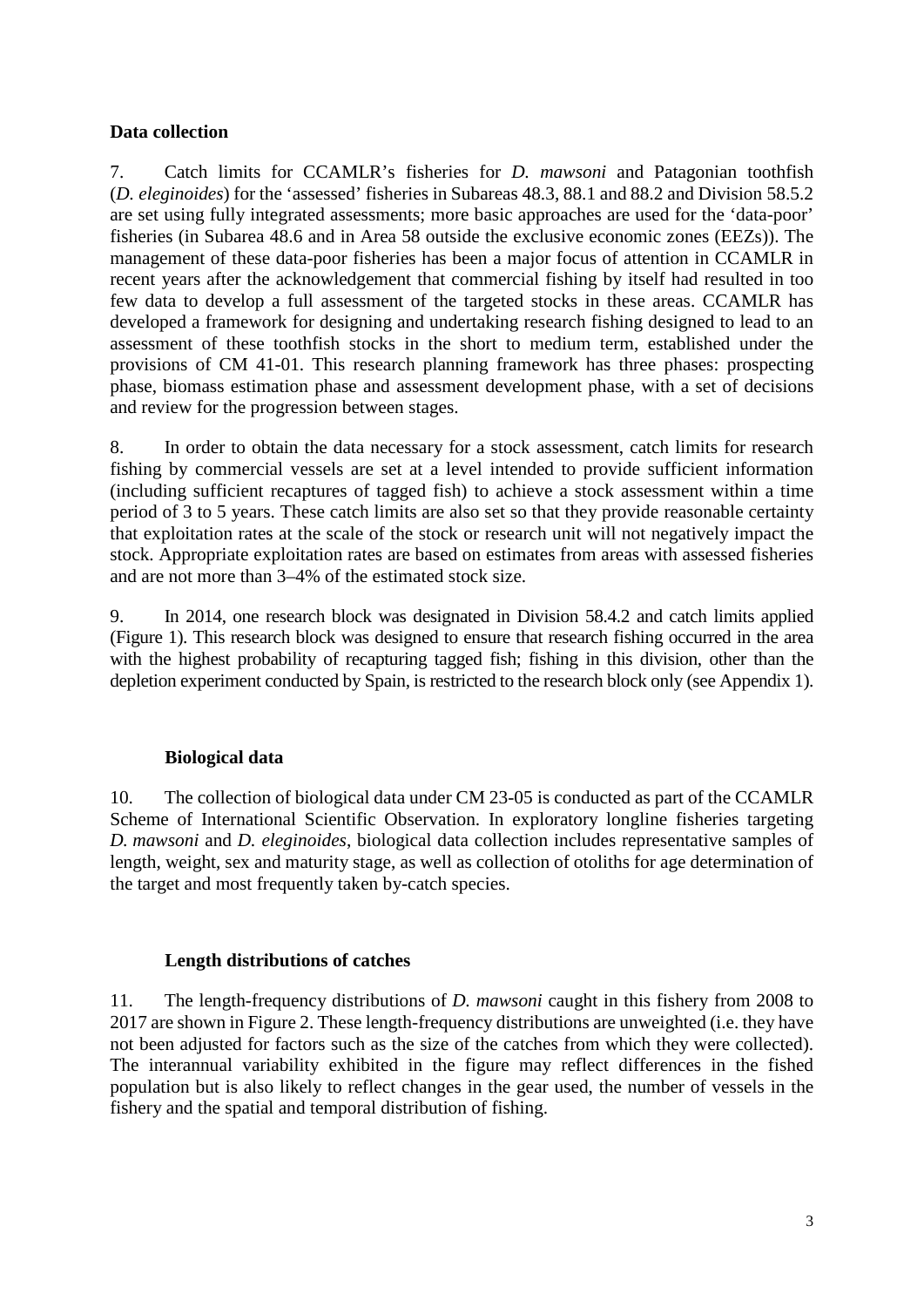



12. The length-frequency distributions of catches for *D. mawsoni* for the past eight seasons across the entire division and in each SSRU (Figure 2) indicate that the majority of *D. mawsoni* caught in Division 58.4.2 ranged from 50 to 175 cm in total length. A distinct bimodal distribution was observed in 2003–2005 with modes at approximately 60−80 cm as well as the dominant mode at 120–160 cm. The mode of smaller fish observed is likely to be as a result of vessels fishing in shallower water on the shelf.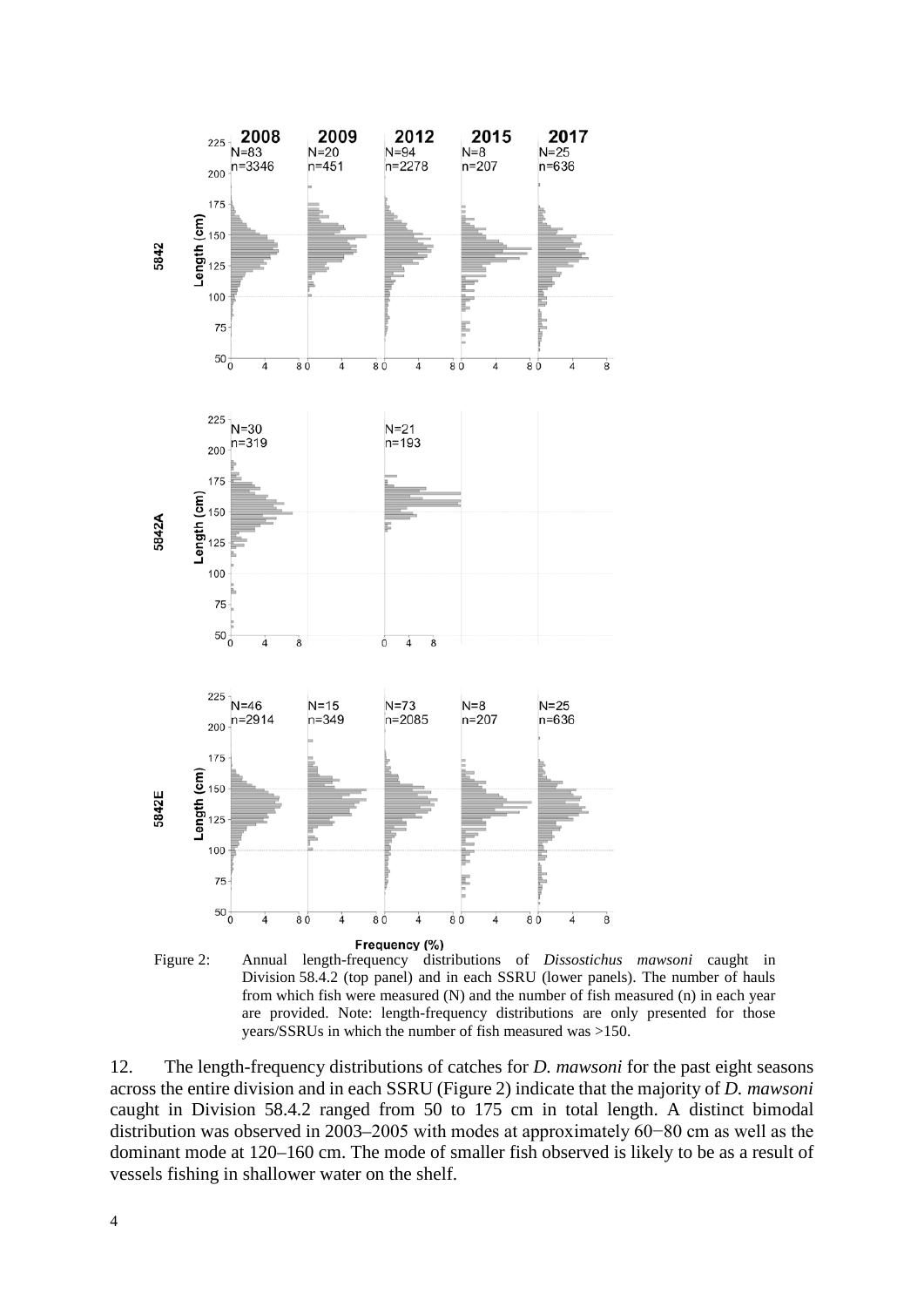# **Tagging**

13. Since 2012, vessels have been required to tag and release *Dissostichus* spp. at a rate of 5 fish per tonne of green weight caught (Table 2). The tag-overlap statistic estimates the representative similarity between the size distributions of those fish that are tagged by a vessel and of all the fish that are caught by that vessel. Each vessel catching more than 10 tonnes of each species of *Dissostichus* is required to achieve a minimum tag-overlap statistic of 60% (Annex 41-01/C).

14. Since 2005, a total of 1 801 *D. mawsoni* and 30 *D. eleginoides* have been tagged in Division 58.4.2 (Tables 3a and 3b) and no tagged individuals have been recaptured.

## **Life-history parameters**

## **Data collection**

15. The life histories of *D. mawsoni* and *D. eleginoides* are characterised by slow growth, low fecundity and late maturity. Both *D. mawsoni* and *D. eleginoides* appear to have protracted spawning periods, taking place mainly in winter, but which may start as early as late autumn and extend into spring. However, as this is the period least accessible to fishing, and thus the collection of biological data, specific life-history traits for these species are limited (WG-FSA-08/14). The areas that are considered to be the most likely spawning grounds for *D. mawsoni* include the north of the Ross Sea associated with the Pacific–Antarctic Ridge (SSRUs 881B−C) and the Amundsen Ridge (SSRU 881E) in the Amundsen Sea. In the Cooperation Sea, *D. mawsoni* most likely spawn on BANZARE Bank (Division 58.4.3b). *Dissostichus eleginoides* are thought to spawn in deep water around South Georgia Island (Subarea 48.3), Bouvet Island (Subarea 48.6) and on the Kerguelen Plateau (Divisions 58.5.1 and 58.5.2).

### **Parameter estimates**

16. There are no specific life-history parameters for either *D. mawsoni* or *D. eleginoides* in this division; the parameters used in assessed fisheries can be found in the 'Stock assessment' appendices of the relevant Fishery Reports.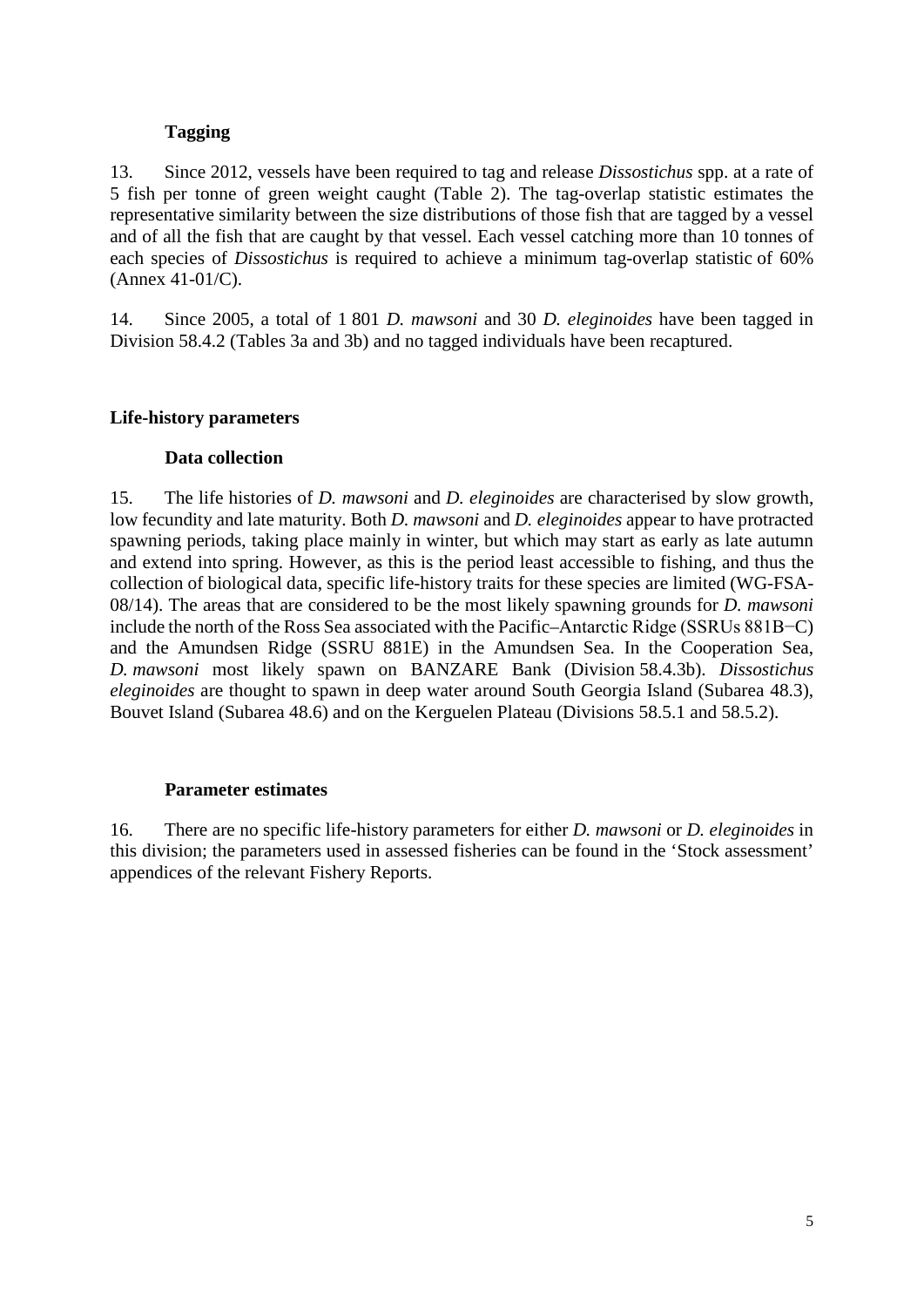Table 2: Annual tagging rate, by vessel, operating in the exploratory fishery for *Dissostichus* spp. in Division 58.4.2. The tag-overlap statistics (CM 41-01) for *Dissostichus mawsoni and D. eleginoides* respectively are provided in brackets. Values for the tag-overlap statistic are not calculated for catches of less than 10 tonnes (2007–2014) or less than 30 fish tagged (since 2015) (\*). - indicates that no fish were tagged. There was no fishing in the division in 2016.

| <b>Flag State</b>                 | Vessel name        | Season      |      |      |               |              |      |             |             |
|-----------------------------------|--------------------|-------------|------|------|---------------|--------------|------|-------------|-------------|
|                                   |                    | 2009        | 2010 | 2011 | 2012          | 2013         | 2014 | 2015        | 2017        |
| France                            | Saint André        |             |      |      |               |              |      |             | $5.2(89,-)$ |
| Japan                             | Shinsei Maru No. 3 | $3.1(36,*)$ |      |      |               | 5.6 $(*, *)$ |      |             |             |
| Korea,                            | Hong Jin No. 701   |             |      |      | $5.0(78,-)$   |              |      |             |             |
| Republic of                       | Kingstar           |             |      |      |               |              |      | $7.3(82,-)$ | $5.5(81,-)$ |
| South Africa<br>Koryo Maru No. 11 |                    |             |      |      | 5.2 $(49, *)$ |              |      |             |             |
| Required tagging rate             |                    |             |      |      |               |              |      |             |             |

Table 3: The number of individuals of (a) *Dissostichus mawsoni* and (b) *D. eleginoides* tagged in each year. The number of fish recaptured by each vessel/year is provided in brackets. There was no fishing in the division in 2016.

(a)

| <b>Flag State</b>     | Vessel name                       | Season    |          |          |            |           |                       |           |            |
|-----------------------|-----------------------------------|-----------|----------|----------|------------|-----------|-----------------------|-----------|------------|
|                       |                                   | 2009      | 2010     | 2011     | 2012       | 2013      | 2014                  | 2015      | 2017       |
| France<br>Japan       | Saint André<br>Shinsei Maru No. 3 | (0)<br>59 |          |          |            | 20<br>(0) |                       |           | 76<br>(0)  |
| Korea,<br>Republic of | Hong Jin No. 701<br>Kingstar      |           |          |          | 203<br>(0) |           |                       | 82<br>(0) | 100<br>(0) |
| South Africa          | Koryo Maru No. 11                 |           |          |          | (0)<br>63  |           |                       |           |            |
| Total                 |                                   | (0)<br>59 | (0)<br>0 | (0)<br>0 | (0)<br>266 | 20<br>(0) | (0)<br>$\overline{0}$ | 82<br>(0) | $176$ (0)  |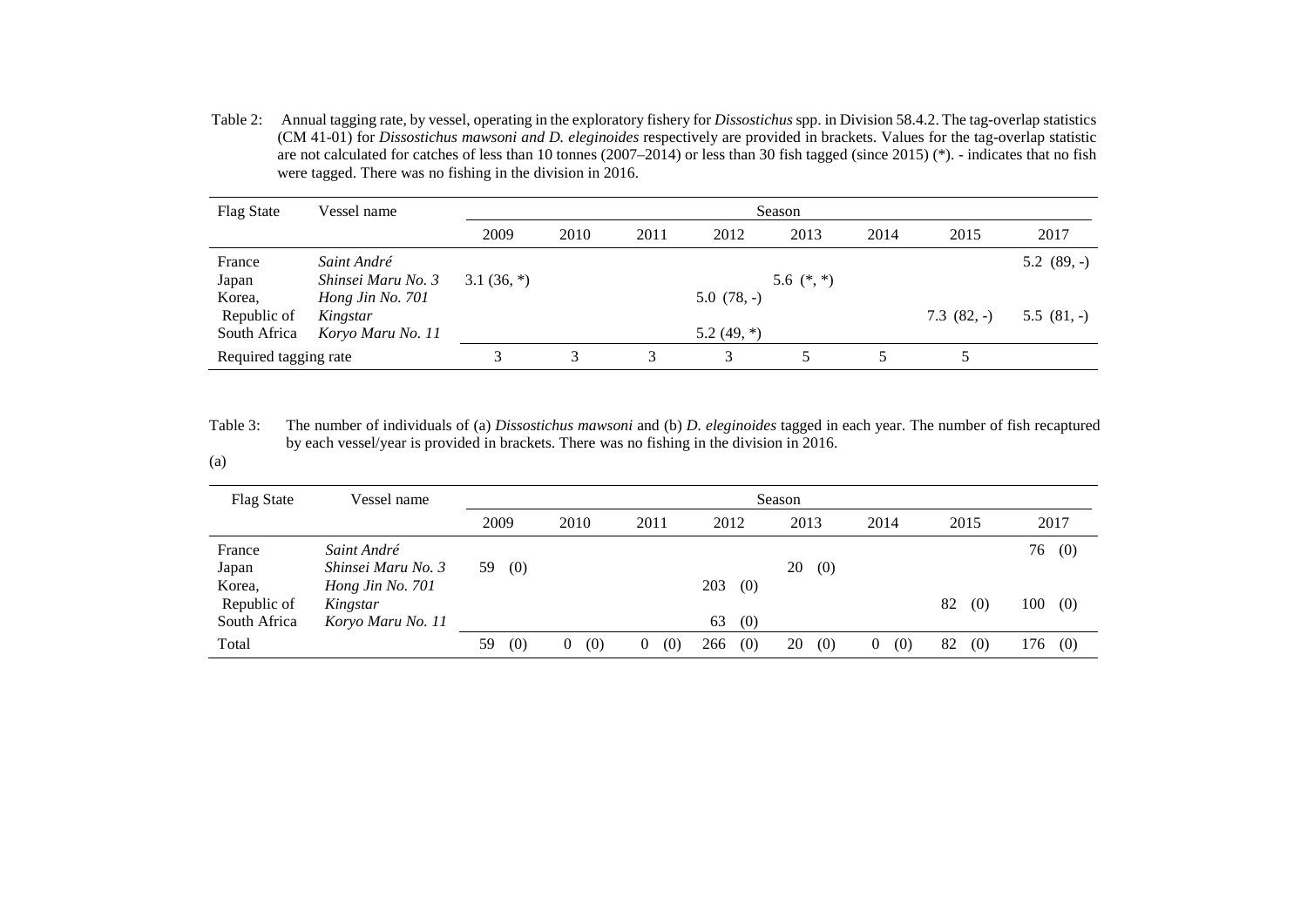| <b>Flag State</b>     | Vessel name                  | Season |      |      |      |      |      |      |      |
|-----------------------|------------------------------|--------|------|------|------|------|------|------|------|
|                       |                              | 2009   | 2010 | 2011 | 2012 | 2013 | 2014 | 2015 | 2017 |
| Japan                 | Shinsei Maru No. 3           | 1(0)   |      |      |      | (0)  |      |      |      |
| Korea,<br>Republic of | Hong Jin No. 701<br>Kingstar |        |      |      | 0(0) |      |      |      |      |
| South Africa          | Koryo Maru No. 11            |        |      |      | 3(0) |      |      |      |      |
| Total                 |                              | (0)    | 0(0) | 0(0) | 3(0) | (0)  | 0(0) | 0(0) | 0(0) |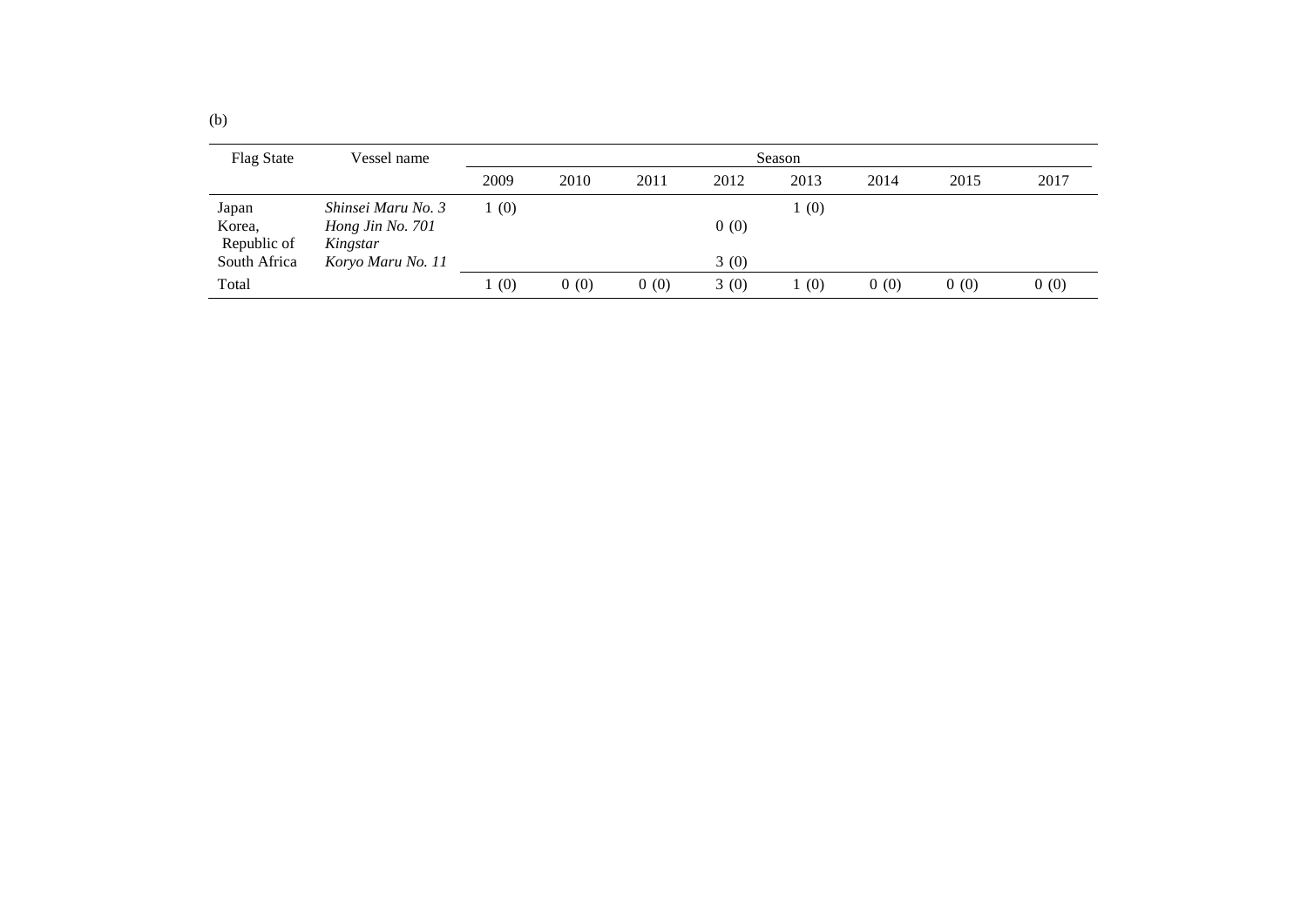### **Stock assessment status**

17. There has been no integrated stock assessment for this data-poor exploratory fishery.

### **By-catch of fish and invertebrates**

### **Fish by-catch**

18. Catch limits for by-catch species groups (macrourids, rajids and other species) are defined in CM 33-03 and provided in Table 4. In the single research block in Division 58.4.2, the by-catch limits in place for 2017 were 2 tonnes for rajids and 6 tonnes each of macrourids and 'other' fish species.

Table 4: Catch history for by-catch species (macrourids, rajids and other species), including catch limits and number of rajids released alive, in Division 58.4.2. Catch limits are for the whole fishery (see CM 33-03 for details). (Source: fine-scale data.)

| Season | <b>Macrourids</b>          |                               |                            | Rajids                        |                    | Other species              |                               |  |
|--------|----------------------------|-------------------------------|----------------------------|-------------------------------|--------------------|----------------------------|-------------------------------|--|
|        | Catch<br>limit<br>(tonnes) | Reported<br>catch<br>(tonnes) | Catch<br>limit<br>(tonnes) | Reported<br>catch<br>(tonnes) | Number<br>released | Catch<br>limit<br>(tonnes) | Reported<br>catch<br>(tonnes) |  |
| 2004   | 80                         |                               | 50                         | $\boldsymbol{0}$              |                    | 100                        | $<$ 1                         |  |
| 2005   | 124                        | 28                            | 50                         | 3                             | 3                  | 60                         | 2                             |  |
| 2006   | 124                        | $\overline{4}$                | 50                         | 0                             |                    | 60                         |                               |  |
| 2007   | 124                        | 7                             | 50                         | 0                             |                    | 60                         | $<$ 1                         |  |
| 2008   | 124                        | 12                            | 50                         | 0                             |                    | 60                         |                               |  |
| 2009   | 20                         |                               | 50                         | 0                             |                    | 40                         | ${<}1$                        |  |
| 2010   | 20                         | $\mathbf{q}$                  | 50                         | 0                             | q                  | 40                         | q                             |  |
| 2011   | 20                         | $\mathbf{q}$                  | 50                         | 0                             | q                  | 40                         | q                             |  |
| 2012   | 20                         |                               | 50                         | 0                             |                    | 40                         | $<$ 1                         |  |
| 2013   | 20                         | 0                             | 50                         | $\theta$                      |                    | 20                         | $<$ 1                         |  |
| 2014   | 20                         |                               | 50                         |                               |                    | 20                         |                               |  |
| 2015   | 20                         | 0                             | 50                         | 0                             |                    | 20                         | $<$ 1                         |  |
| 2016   | 20                         |                               | 50                         |                               |                    | 20                         |                               |  |
| 2017   | 6                          |                               | $\overline{2}$             | 0                             |                    | 6                          | 0                             |  |

<sup>q</sup> Quarantined data (see paragraph 5).

19. If the by-catch of any one species is equal to, or greater than, 1 tonne in any one haul or set, then the fishing vessel must move at least 5 n miles away for a period of at least five days.

20. If the catch of *Macrourus* spp. taken by a single vessel in any two 10-day periods in a single SSRU exceeds 1 500 kg in a 10-day period and exceeds 16% of the catch of *Dissostichus* spp. in that period, the vessel shall cease fishing in that SSRU for the remainder of the season.

21. The by-catch in Division 58.4.2 consists predominantly of macrourids. The largest catch of 28 tonnes, reported in 2005 (Table 4), equates to 22% of the catch of *Dissostichus* spp. but only 18% of the catch limit set for that group in that year.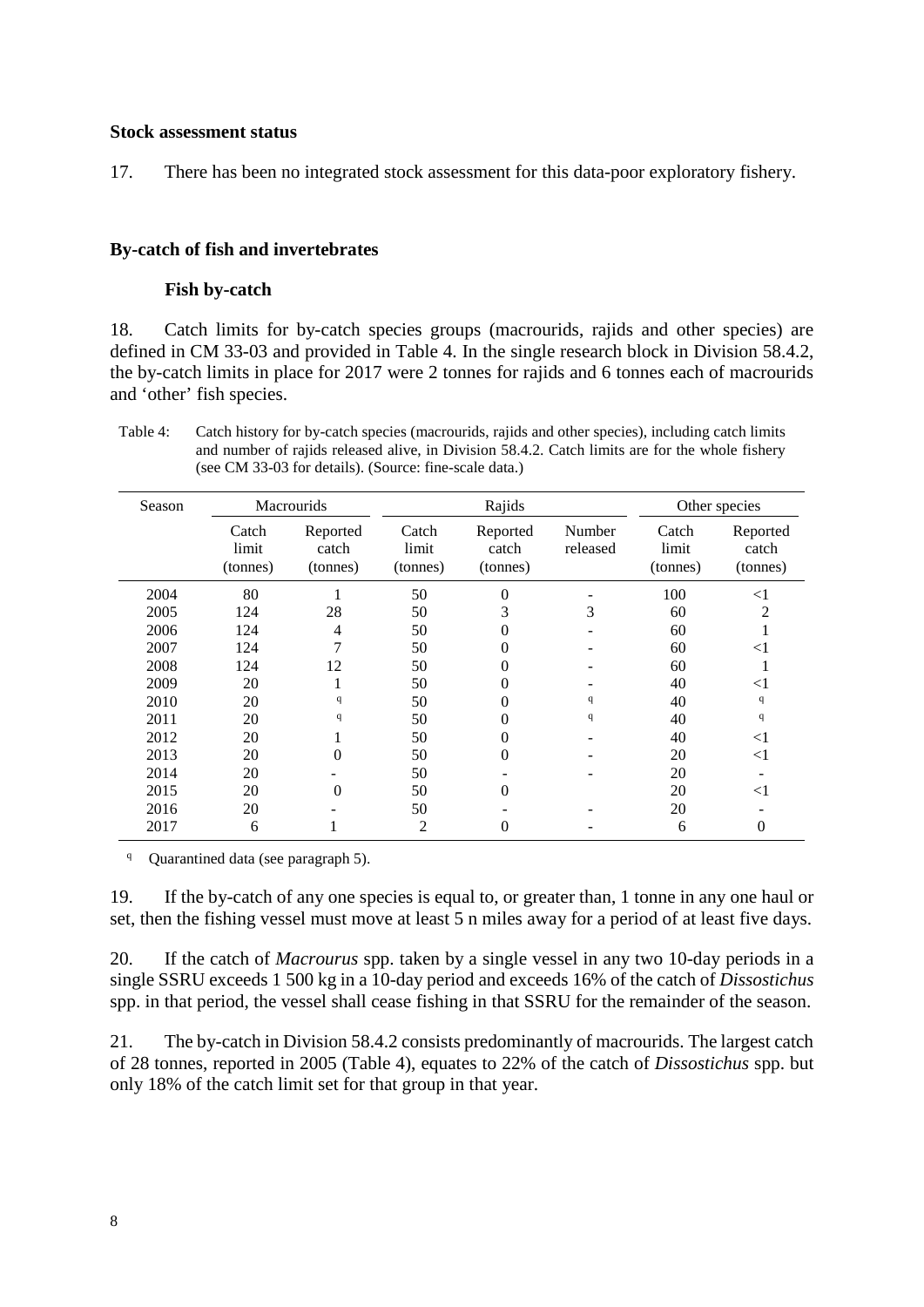# **Invertebrate by-catch including VME taxa**

22. All Members are required to submit, within their general new (CM 21-01) and exploratory (CM 21-02) fisheries notifications, information on the known and anticipated impacts of their gear on vulnerable marine ecosystems (VMEs), including benthos and benthic communities such as seamounts, hydrothermal vents and cold-water corals.

23. There are no VMEs or VME Risk Areas designated in Division 58.4.2.

## **Incidental mortality of seabirds and marine mammals**

## **Incidental mortality**

24. There have been no observed incidental mortalities of birds in Division 58.4.2.

25. In 2005, there was one reported mortality of a leopard seal (*Hydrurga leptonyx*). Since then, there have been no reported mammal mortalities in Division 58.4.2.

## **Mitigation measures**

26. The requirements of CM 25-02 'Minimisation of the incidental mortality of seabirds in the course of longline fishing or longline fishing research in the Convention Area' apply to this fishery. There is an exemption to the requirement for night setting by achieving the sink rates described in CM 24-02 and subject to a bird by-catch limit.

27. The risk level of birds in this fishery is category 2 (average to low) (SC-CAMLR-XXX, Annex 8, paragraph 8.1).

# **Ecosystem implications and effects**

28. There is no formal evaluation available for this fishery.

### **Current management advice and conservation measures**

29. The limits on the exploratory fishery for *D. mawsoni* in Division 58.4.2 for the forthcoming season are defined in CM 41-05: [www.ccamlr.org/measure-41-05-2017.](https://www.ccamlr.org/measure-41-05-2017)